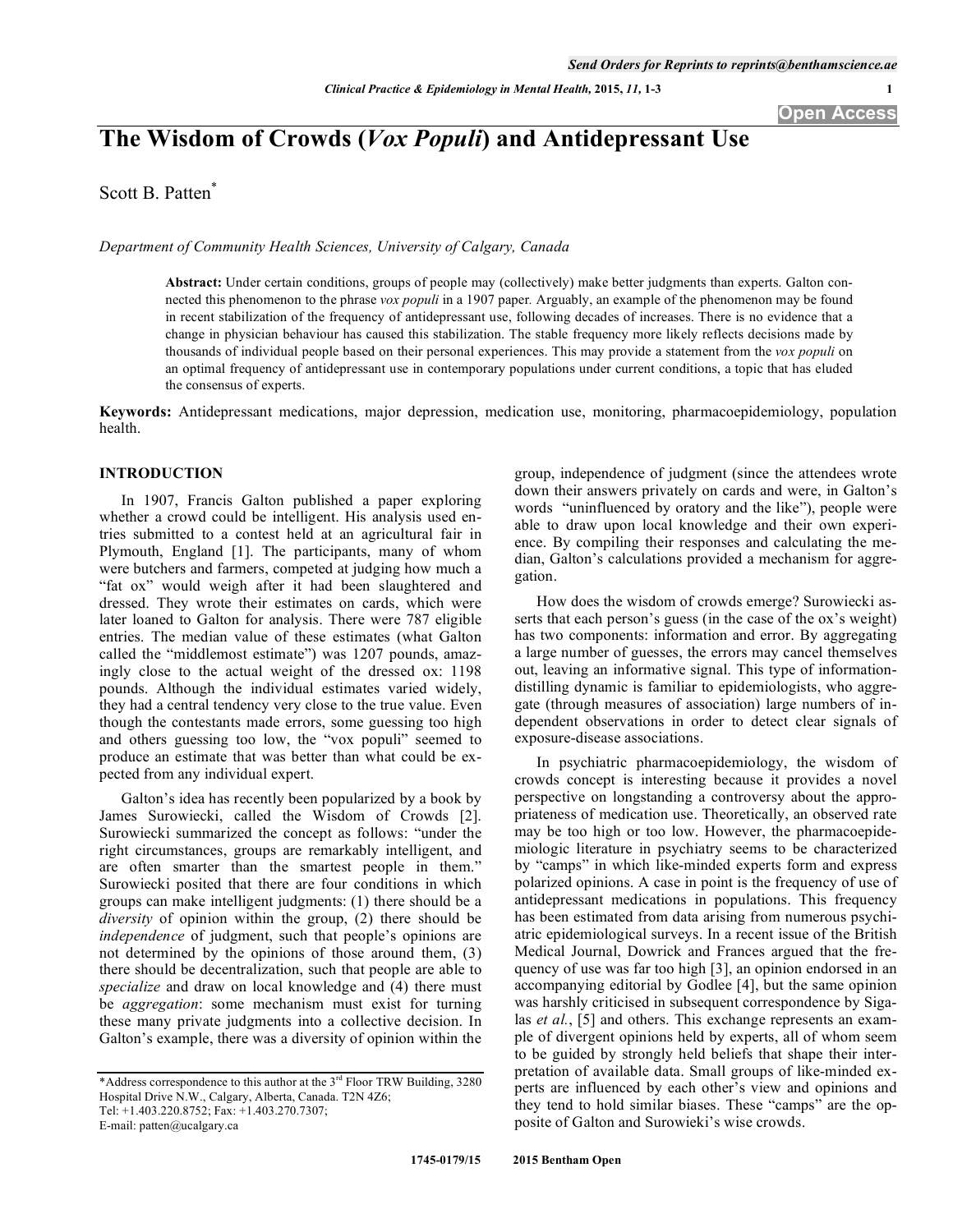

**Fig. (1).** \*Past 2-day antidepressant use in the National Population Health Survey 1994-2010. \*Reproduced with permission of the Canadian Psychiatric Association, from Patten *et al.* [7]. The grey line is a polynomial regression.

What is the best rate of use of antidepressants in a population? Can experts really decide what this should be? The rate of new use of antidepressants stopped increasing several years ago, and the main driver of increased prescriptions in recent years has been a longer duration of use [6]. In other words, the main drivers of the prevalence of antidepressant use are decisions made by thousands of people (and probably to a much lesser extent by their physicians), concerning how long they want to take these medications. People taking antidepressants frequently address the question of whether the benefits and risks of their medications warrant continued use. These decisions are probably more strongly influenced by their *specialized* personal experiences with the medications than they are influenced by the debates of experts or provocative publications in the medical literature. In other words, these decisions are *decentralized*. This is not to say that individual people do not have biases for or against the use of medications, however, they probably have a *diversity* of viewpoints and experiences to draw upon. Some may hate taking medications and may avoid them if at all possible. Others may accept them too readily. The decisions are likely made, to a large extent, *independently* of those other thousands of people who make similar private decisions about the value of these medications.

An emerging steady state in antidepressant use may very well reflect the wisdom of the *vox populi*. We have recently reported the emergence of a steady state for antidepressant use in Canada [7]. We examined a series of population surveys, finding that the frequency of use increased in the late 1990s but that it subsequently flattened out and has not increased during the past 10 years. The pattern is depicted in Fig. (**1**). In the psychiatric literature, the frequency of antidepressant use has often been reported as a means of tracking progress against under-treatment of depression [8]. However, in a steady state scenario, such estimates may serve more as an *aggregator* than a report card.

The *vox populi* has several implications for interpretation of pharmacoepidemiological estimates. First, it predicts that the increased use of antidepressants, which has been reported in many countries, will not continue forever. At some point a diversity of experiences with these medications will result in a stabilized mean duration of use which will translate into a stabilized frequency in the population. This can be predicted based on the principal that prevalence (more specifically the prevalence odds) is equal to the product of incidence (of new use) and the mean duration of use.

Personal decisions about medications are not determined solely by their effectiveness and tolerability. Such decisions are also influenced by the skill with which they are prescribed and their adverse effects as well as issues such as stigma, mental health literacy and the costs and inconvenience of taking medications. Another factor may be the availability (and effectiveness) of alternative treatments such as psychotherapy. The ideal rate of antidepressant use may therefore be declared by the *vox populi* in situations in which clinical settings are populated by skilled clinicians, where